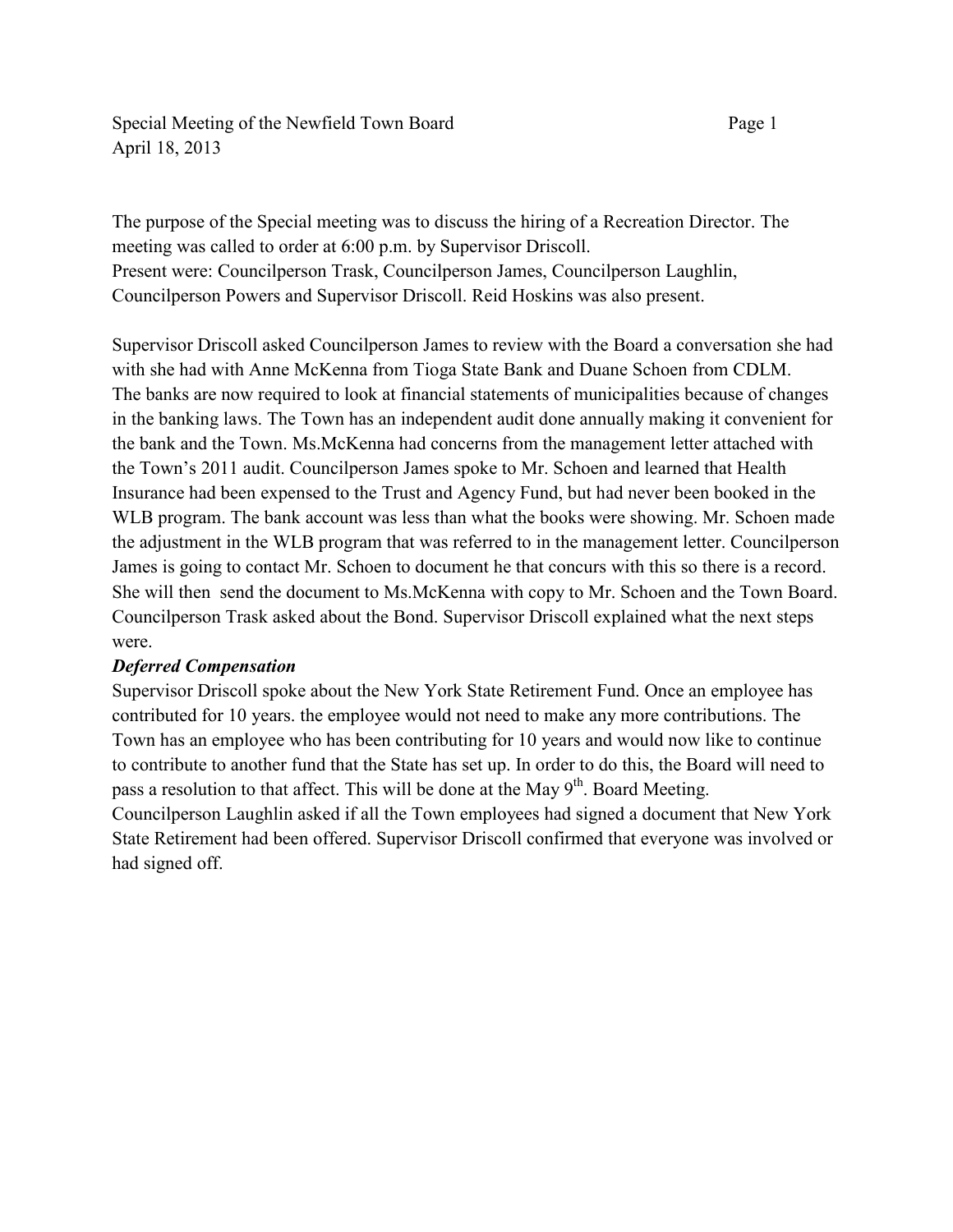Special Meeting of the Newfield Town Board Page 2 April 18, 2013

*Appointment of a Recreation Director* 

Supervisor Driscoll presented proposed Resolution 2013

## **RESOLUTION NO. 18- 2013**  TO APPOINT A DIRECTOR OF RECREATION

WHEREAS Dustin James has resigned his position as Director of Recreation to pursue Graduate Studies, and

WHEREAS the Town has conducted a search and review of eligible candidates,

NOW THEREFORE BE IT RESOLVED that upon the recommendation of the Supervisor the Town does hereby appoint Reid Hoskins to the position of Director of Recreation at a rate of \$14 per hour.

Reid presented the Board with his background check from West NY Soccer Federation. Councilperson Laughlin offered a motion to appoint Reid Hoskins as Recreation Director, and seconded by Councilperson James.

In discussion concerning Dustin's transition plan three positions has been created to take his place: Recreation Director, Recreation Supervisor and Summer Camp Director. In the absence of having a Supervisor hired now, Mr. Hoskins will fill in that role for now. It was suggested that the assistant camp director possibly transition to the Recreation Supervisor/Coordinator position.

ADOPTED Ayes 5 Driscoll, Trask, Laughlin, James, Powers Nays

The Board Members all congratulated Mr. Hoskins, expressing their excitement of his joining the Town of Newfield Recreation Department!

## *School Tax Collection Agreement*:

Supervisor Driscoll stepped the Board through the through the changes and additions. He noted that the tax collection is a 2 part activity: agreement with the school, and a resolution to include the School Tax Collection duties to the Clerk activities. The Town Clerk will determine the salary lines and the resolution will be brought to the Board for approval at the May 9, 2013 meeting.